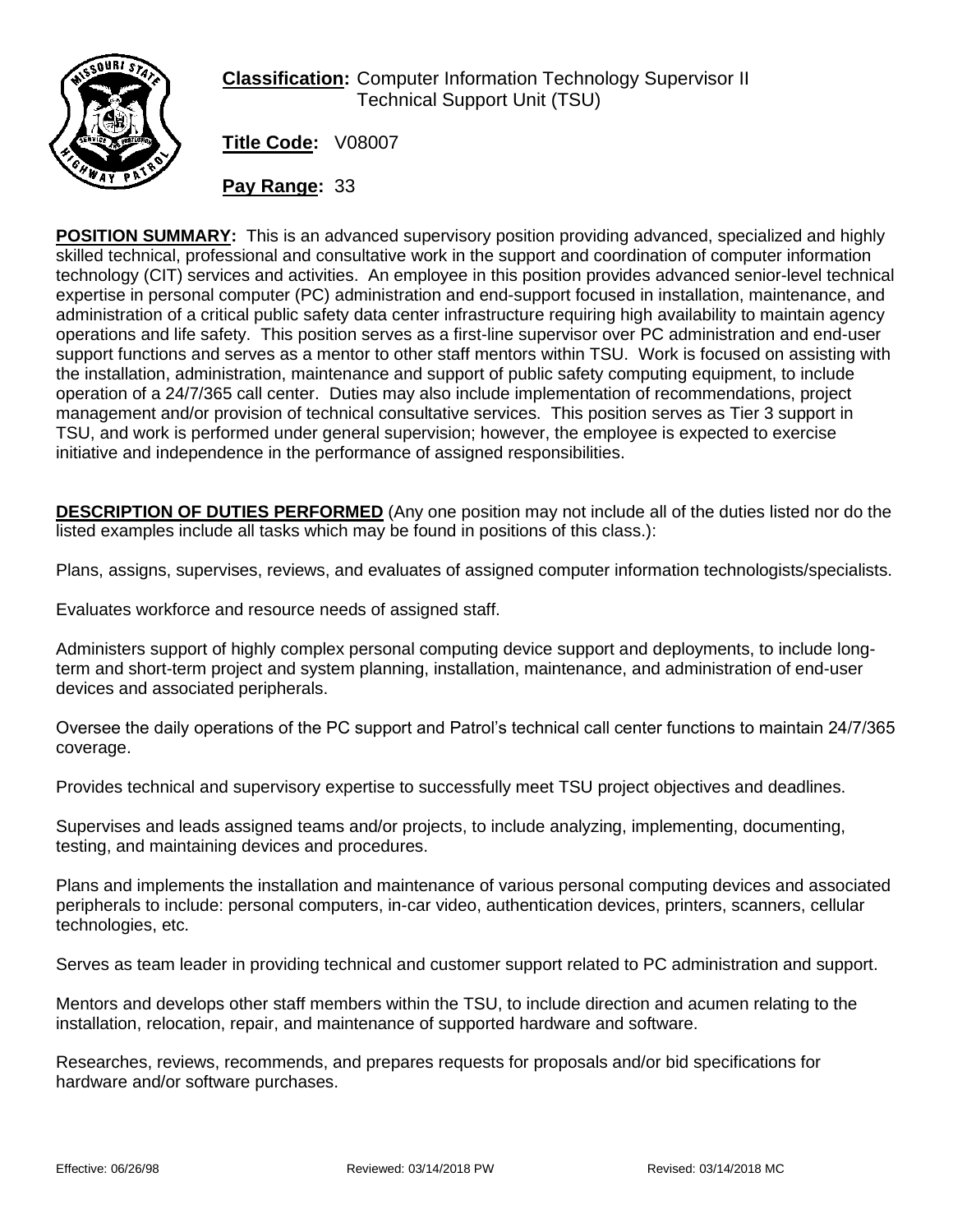## **Classification:** Computer Information Technology Supervisor II Technical Support Unit **Page 2**

Conducts in-depth (forensic) investigations regarding end-user device issues, to include overseeing and/or analyzing, designing, testing, and implementing configuration changes and patches.

Documents, reviews and updates technical support policies and procedures by reviewing, interpreting and applying industry standards.

Maintains an operational schedule in order to maintain 24/7/365 tier 1, tier 2 and tier 3 level coverage for all assigned support responsibilities.

Provides leadership necessary to motivate and grow employees while promoting a positive work-culture with a direct focus on quality of life.

Performs other related work as assigned.

**REQUIRED KNOWLEDGE, SKILLS, AND ABILITIES:** Expert knowledge of the principles of PC administration and end-user support as well as systems analysis, design, testing and documentation.

Expert knowledge of the general operating principles and capabilities of computer hardware and software.

Expert knowledge of computing fundamentals, operating system configuration, and general troubleshooting.

Expert knowledge of various operating systems and ticket tracking platforms.

Thorough knowledge of PC related standards and industry best-practices.

Thorough knowledge of PC configuration and general troubleshooting techniques.

Thorough knowledge of software reference libraries and related utility programs.

Thorough knowledge of computer security systems and procedures.

Considerable knowledge of the agency's automated information systems.

Considerable knowledge of the agency's functions and their interrelationships.

Considerable knowledge of the principles of cost benefit analysis.

Considerable knowledge of the principles of project management.

Considerable knowledge of the principles of disaster recovery.

Considerable knowledge of the procurement process.

Considerable knowledge of continuing trends and developments in computer hardware and software.

Considerable knowledge of various computer platforms.

Considerable knowledge of the information strategic planning process.

Considerable knowledge of the systems management process.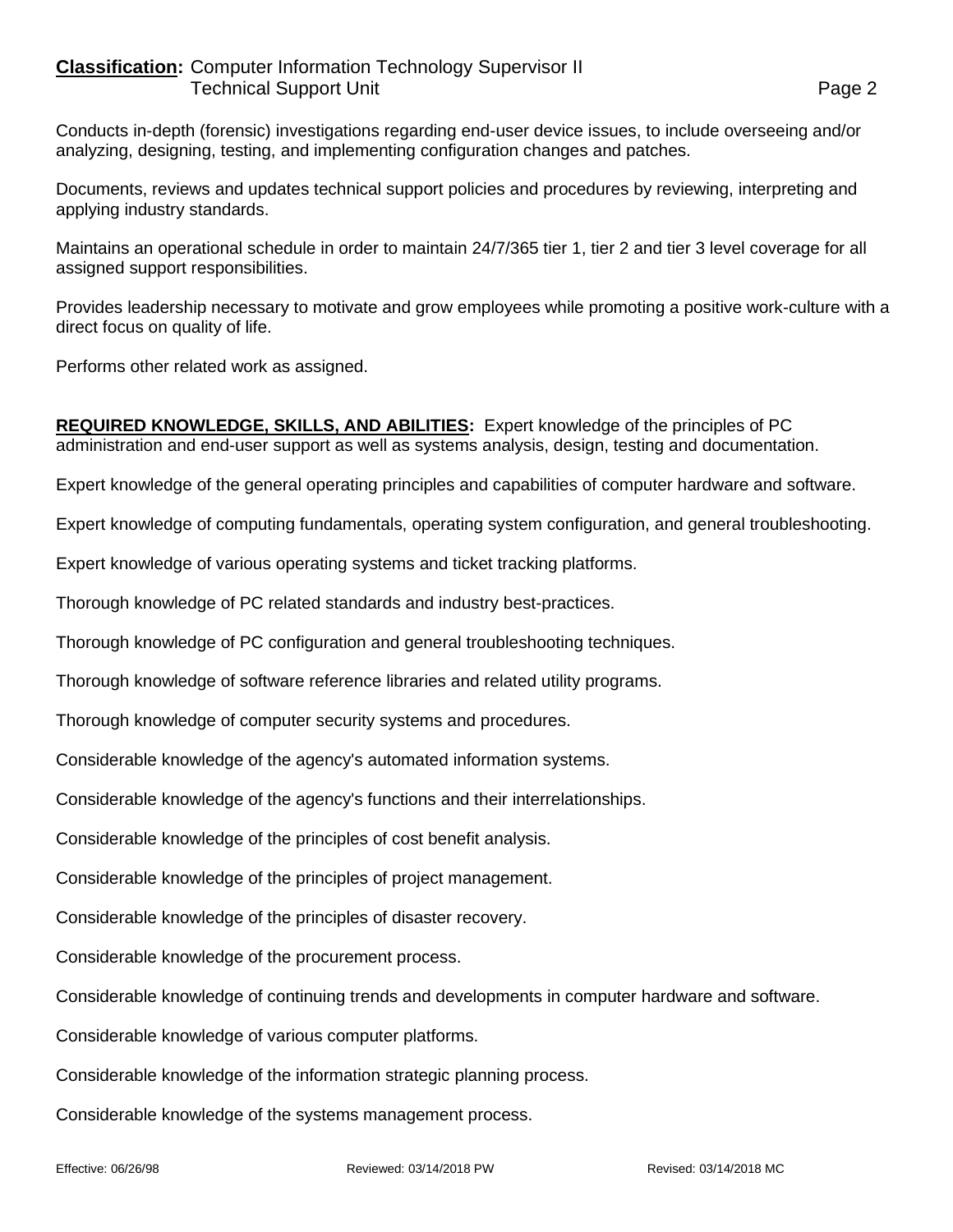## **Classification:** Computer Information Technology Supervisor II **Technical Support Unit Contract Contract Contract Contract Contract Contract Contract Contract Contract Contract Contract Contract Contract Contract Contract Contract Contract Contract Contract Contract Contract Contrac**

Possess excellent customer service and communication skills.

Possess good organizational skills.

Possess research and analysis skills.

Possess leadership skills necessary to act as an effective leader and mentor to other unit employees.

Ability to utilize project management skills.

Ability to train and lead less experienced personnel.

Ability to create and present materials for training programs.

Ability to prepare and interpret computer program documentation.

Ability to prepare and maintain standards, policies, procedures, guidelines and technical manuals.

Ability to troubleshoot and resolve hardware and/or software problems.

Ability to operate basic office equipment as detailed in the description of duties.

Ability to handle restricted and confidential information in a professional manner and maintain the information as such.

Ability to communicate in English clearly and concisely, both orally and in writing.

Ability to establish and maintain harmonious working relations with others.

Ability to work with material that may be of a sexual nature relating to criminal activity (e.g., written material, photographs, and/or verbal language, etc.).

Ability to work hours as assigned.

**MINIMUM EXPERIENCE AND EDUCATION REQUIRED** (The following represents the minimum qualifications used to accept applicants, provided that equivalent substitution will be permitted in case of deficiencies in either experience or education.):

Possess a Bachelor's from an accredited four-year college or university with at least fifteen (15) credit hours in Computer Science, Computer Information Systems, Information Technology, or related field; AND seven years of experience in the areas of information technology, such as database administration, operating system (OS) and application patching, active directory, email administration, back-up technologies and procedures, and other concepts vital to maintaining the 24x7 operation of a critical infrastructure data center.

Preference may be given to those possessing experience and/or certification(s) in Microsoft, Linux, Cloud Computing, Virtual Server administration, and related technologies.

**NECESSARY SPECIAL REQUIREMENTS:** Must be a United States Citizen, or a legal resident of a country participating in the Visa Waiver Program (VWP).